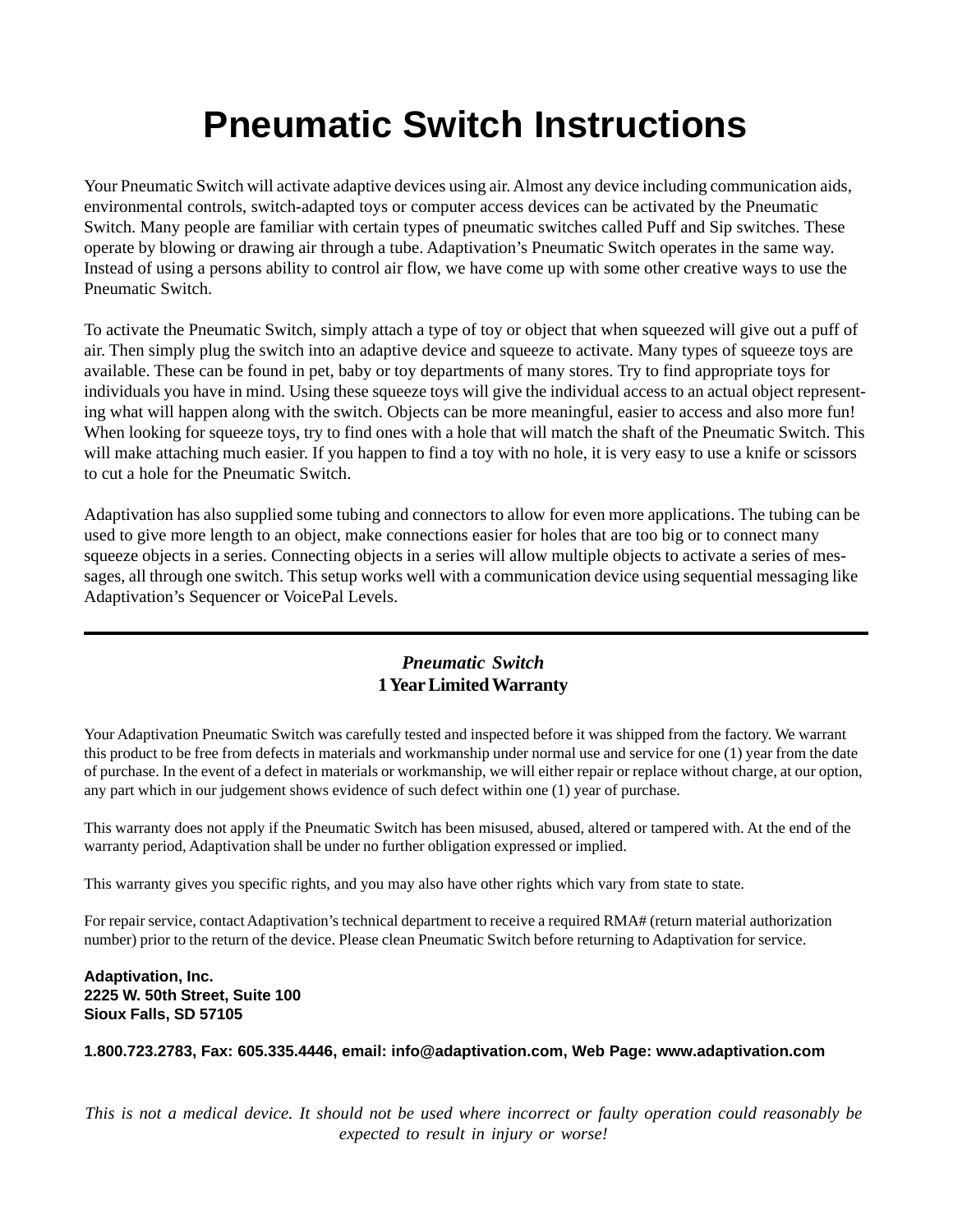

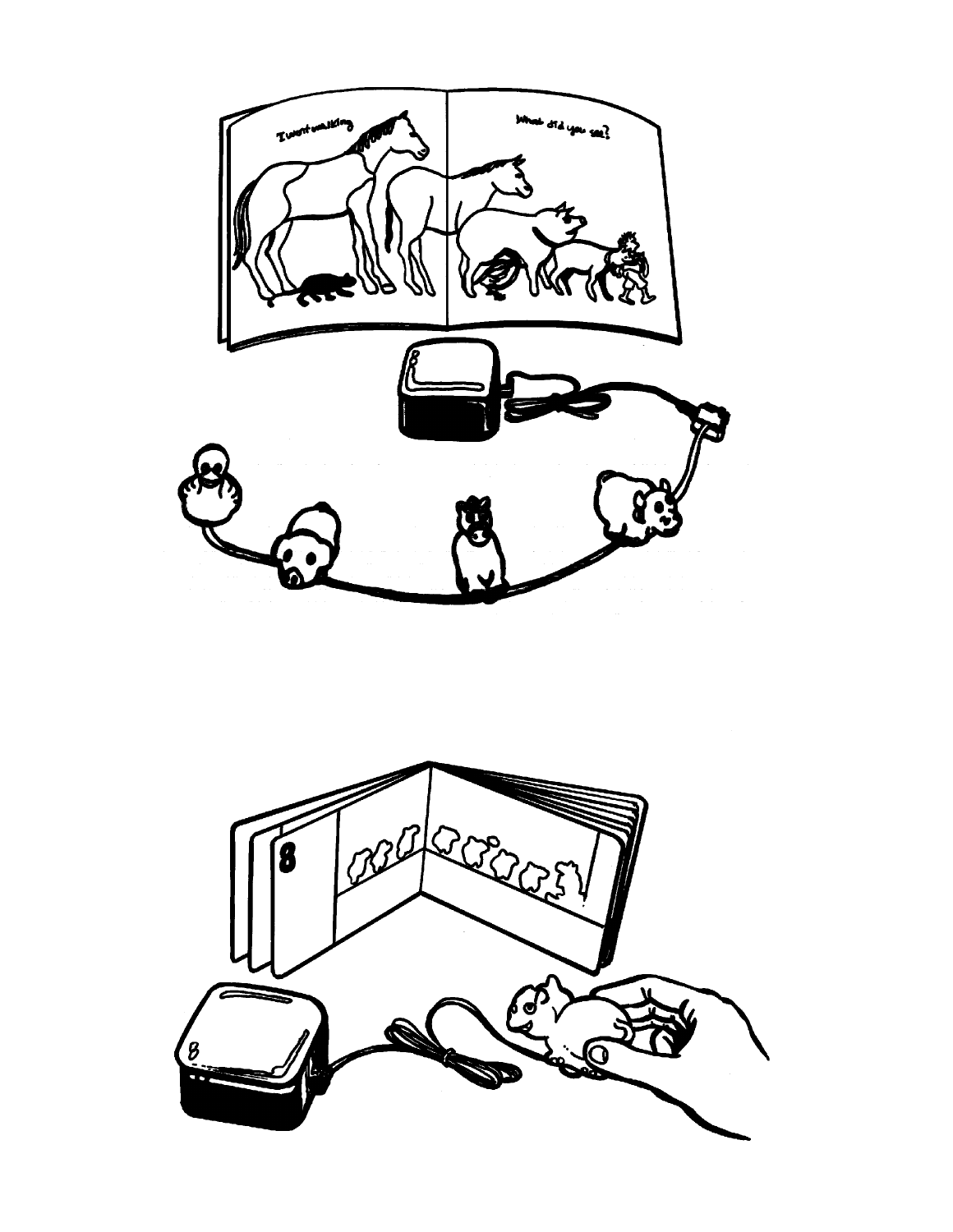## Squeeze and Read

| Goal      | Finding ways for individuals with disabilities to interact with books is an important compo-<br>nent of any literacy program. Here is a fun and easy way to incorporate voice output<br>technology, a single switch and objects into reading.                                                                                                                                                                                                                                                                                         |
|-----------|---------------------------------------------------------------------------------------------------------------------------------------------------------------------------------------------------------------------------------------------------------------------------------------------------------------------------------------------------------------------------------------------------------------------------------------------------------------------------------------------------------------------------------------|
| Materíals | $\blacksquare$ Sequencer<br>$\blacksquare$ Pneumatic (puff and sip) switch<br>Book and associated squeeze toy (i.e., the book Hippos Go Berserk by Sandra<br>Boynton and a purchased rubber hippo).                                                                                                                                                                                                                                                                                                                                   |
| Steps     | 1. Message Selection: Read and become familiar with the book you intend to use and<br>decide on the message to be recorded. Here are some suggestions:<br>Record entire text for each page.<br>п<br>Paraphrase the text of each page.<br>Record repetitive line that appear on each page.<br>Record a single key word from each page.<br>Record music or a sound effect for each page.<br>Remember, messages must be recorded in the order in which you want them to play                                                             |
|           | back. Write down the message sequence and keep it as a reference.<br>2. Program the Sequencer:<br>Turn on the Sequencer by rotating the VOLUME/POWER knob to mid<br>а.<br>position.<br>b. Slide the PLAY/RECORD switch to the REC 1 position. This will record<br>the series of messages into Level 1.<br>c. Press and hold the top of the Sequencer. Speak the message clearly.<br>When the message is complete, release. For best results, hold the<br>Sequencer approximately 12 inches from the sound source during<br>recording. |

d. To record the next message, press and hold again, speak and release. Continue to record in this manner until you have recorded all the messages in the sequence.

*To eliminate the clunk sound heard after each message, record messages using an external switch.*